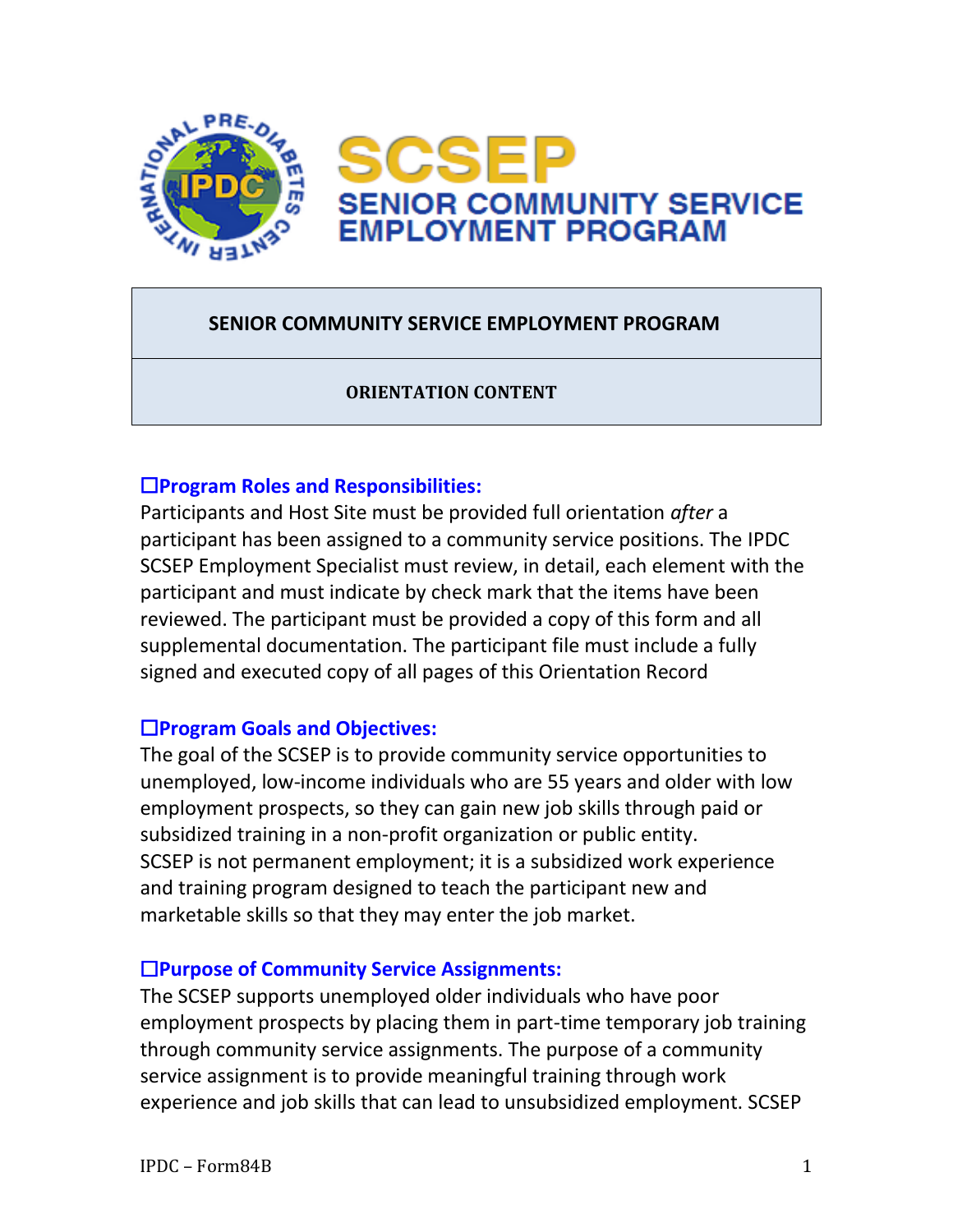is not a job; it is a training program – a stepping-stone to un-subsidized employment.

## ☐ **Individualized Employment Plan (IEP):**

IPDC SCSEP staff will work with the participant to establish employment goals, overcome barriers, develop an Individual Employment Plan (IEP); refer participants to programs or training, and placement in community service assignment (CSA) to meet the participant's needs.

# *Refusal to cooperate with the training or employment goals in the Employment Plan may be cause for exit.*

# ☐**The Participant's Role:**

Participants are expected to obtain skills at a host agency and/or in classroom training, look for job opportunities, and follow-up on job leads. They will report any job-seeking activities to their employment specialist. Participants are expected to obtain unsubsidized employment after a reasonable period in SCSEP.

Participant must cooperate with SCSEP staff to develop a plan of action for their training and development (completion of skills/interest assessment, employment plan). Failure to seek unsubsidized employment may result in termination from the program. Participant shall not lobby or engage in partisan physical political activities (Hatch Act prohibitions).

Participant will accept periodic rotation to new training sites so that their skills may be increased. SCSEP will determine training assignments. Participant will perform assigned duties on the Training Agreement to the best of their abilities. If duties are not in training description, participant should inform SCSEP employment specialist.

Participant is subject to all SCSEP rules and regulations, including grievance procedures. If participant fails to follow rules, they may be subject to program termination due to cause.

Once participant is placed into unsubsidized employment, IPDC SCSEP will be following up with the employer to obtain wage information. Employer contact is an important part of SCSEP once someone exits the program. Be sure to provide accurate and complete employer contact information when filling out the Unsubsidized Employment form.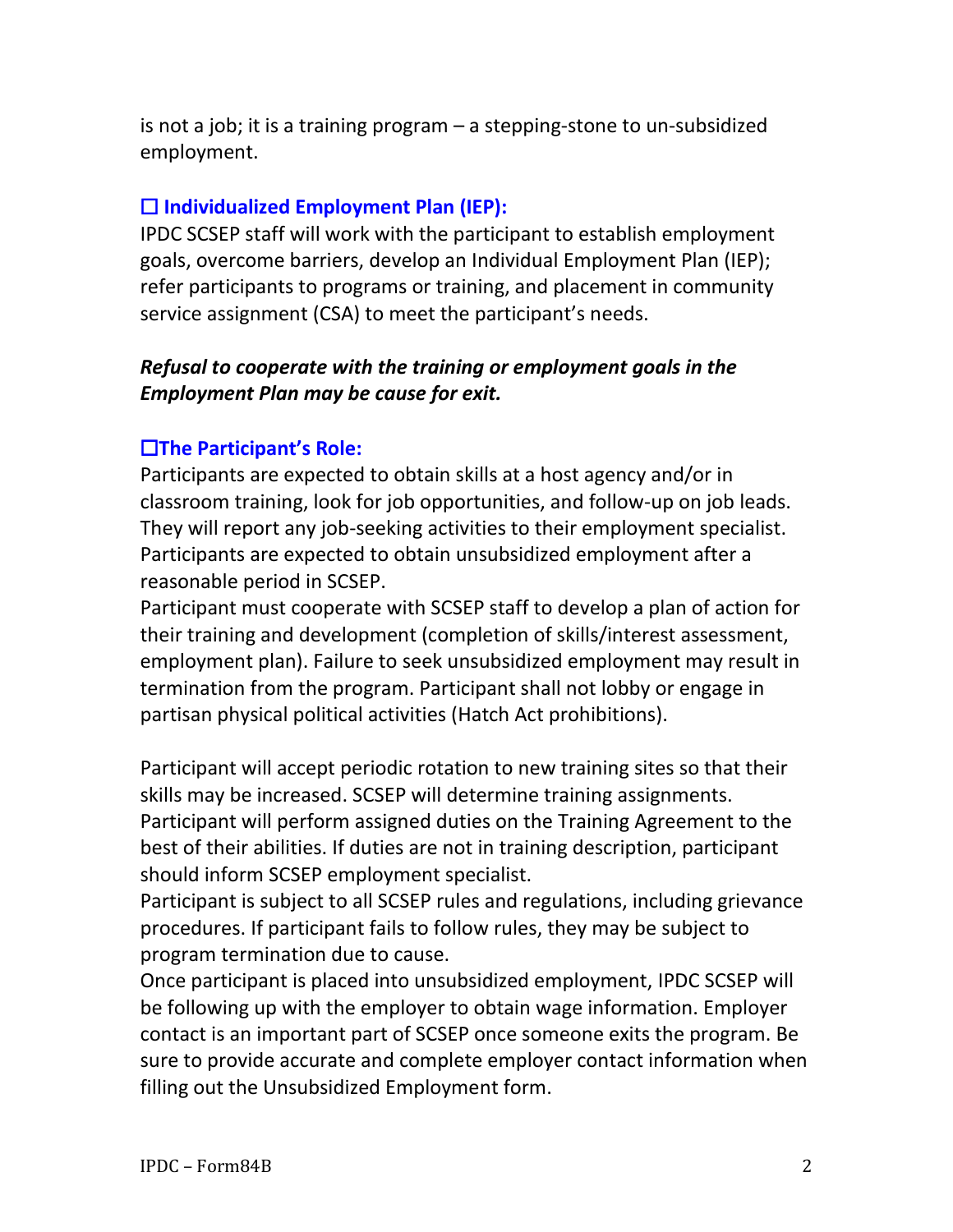## ☐**The Role of the Host Agency Supervisor:**

Host agency supervisors provide support, skills training, on-going supervision, and a safe and healthy work environment. The host agency supervisor should reinforce that the SCSEP is a training program and encourage participants to find un-subsidized employment.

## ☐**Training Opportunities:**

The host agency assignment provides skills training and experience, builds confidence, and establishes a record for a resume and references. A participant's training plan may indicate the need for basic training to help him/her find a job. Participants IEP may include skills training such as computer, certified nurse's aide, or community outreach support training. Once a participant has completed the training plan, he or she should be ready for unsubsidized employment.

## ☐**Obligation to Report Lack of Training and Supervision:**

Participants are assigned to a host agency to learn skills that will equip them for unsubsidized employment. If a participant is not performing duties consistent with the current job title and training plan, not gaining valuable skills or are training unsupervised, the participant must report this information to the IPDC SCSEP employment specialist.

## ☐**Job Search Responsibilities:**

Participants receive job search assistance from IPDC SCSEP and the host agency. All participants should be registered as a job seeker in IPDC SCSEP data-base, where they are mapped for matching available jobs that match their skills and IEP and training. Participants must also attend a Job Search Assistance Program (JSAP) workshop, and regularly look for job openings. IPDC SCSEP employment specialists provides support, coordinates training plans, helps develop job opportunities, and assist participants in achieving goals outlined on the IEP. If a participant cannot obtain a job, the staff and participant discuss other available services. Next steps may involve developing a new training plan or determining other options to achieving their employment goals including additional training and/or supportive services.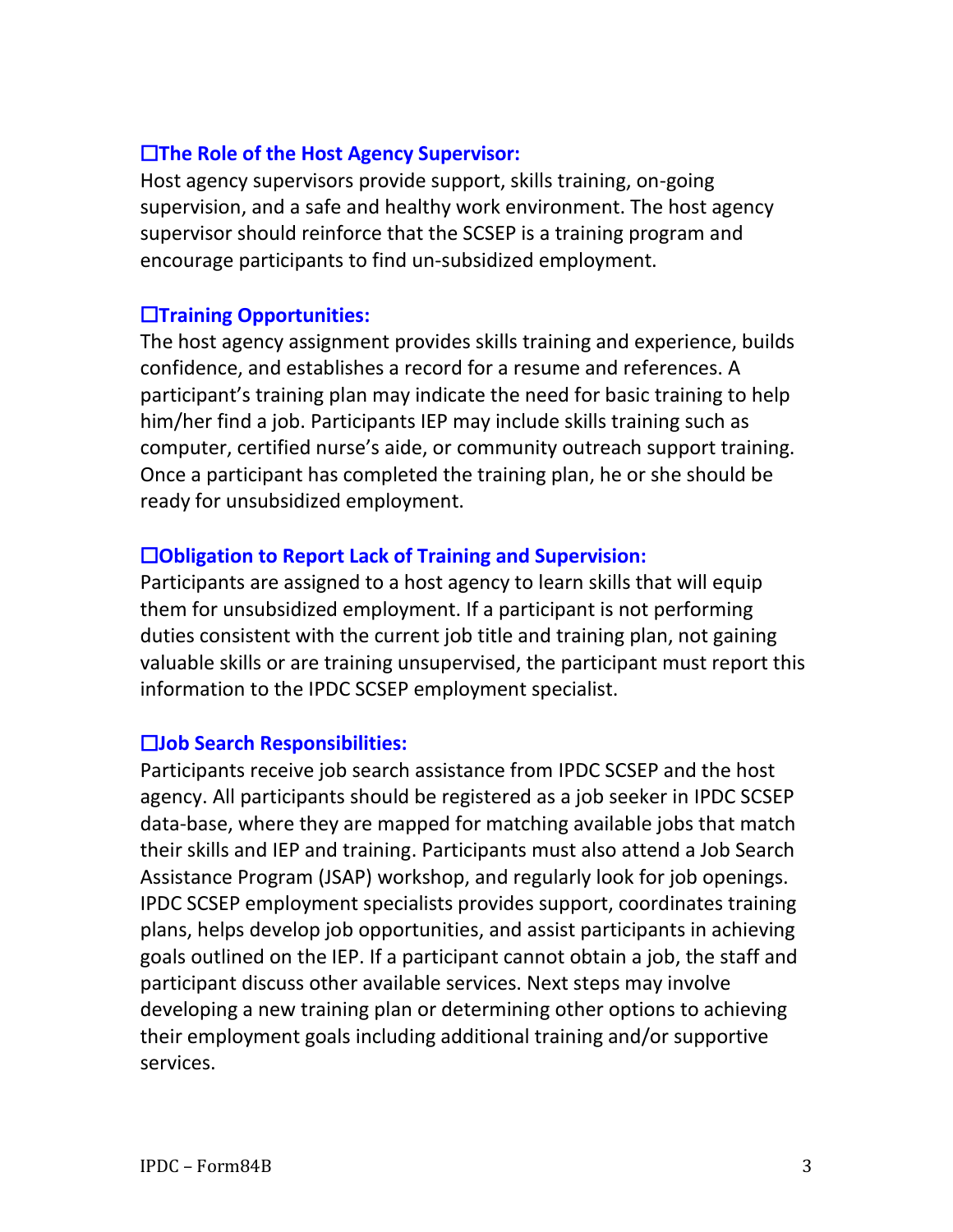## ☐**Scheduled and Authorized Hours:**

Participants train at a host agency for an average of 18 to 20 hours per week. Over time is not allowed. Authorized hours may be reduced to accommodate changes in the availability of funds. The host agency assures that the participant works the number hours authorized and specified in the participant's training assignment. Participants cannot perform community service for more hours than those authorized by IPDC SCSEP or to volunteer hours. The participant must leave the host agency when training hours are complete. Authorized hours may be reduced, increased, or eliminated to accommodate changes in availability of funds. Participant is prohibited from volunteering extra time at the host agency without pay or compensatory time. This act is in violation of the U.S. Fair Labor Standards Act.

### ☐**Federal Holidays:**

If the host agency is closed on a Federal Holiday the participant is scheduled for training, he/she will be permitted to make up the hours missed. Time can be made up in the same pay period, or in the pay period immediately preceding or following the one in which the participant's normal schedule is disrupted. No more than 30 hours can be claimed per week when making up time.

#### ☐**Time, Attendance, and Supervision:**

The host agency supervisor is responsible for the accuracy of reported hours and signatures and for emailing or faxing the time sheet to Employment Specialists on the due date for each pay cycle. The host agency supervisor shall report on the participant time sheets a true and accurate statement of hours and participant supervision provided.

### ☐**Wages and Fringe Benefits:**

IPDC SCSEP will pay wages at a rate no less than state or county minimum wage, workers compensation, and physical examinations of participants.

### ☐**Physical Examinations:**

After enrollment in the SCSEP Program, participants will be offered at no cost, the opportunity to have a limited physical examination coveres by the program. The Project staff will assist participants in obtaining a physical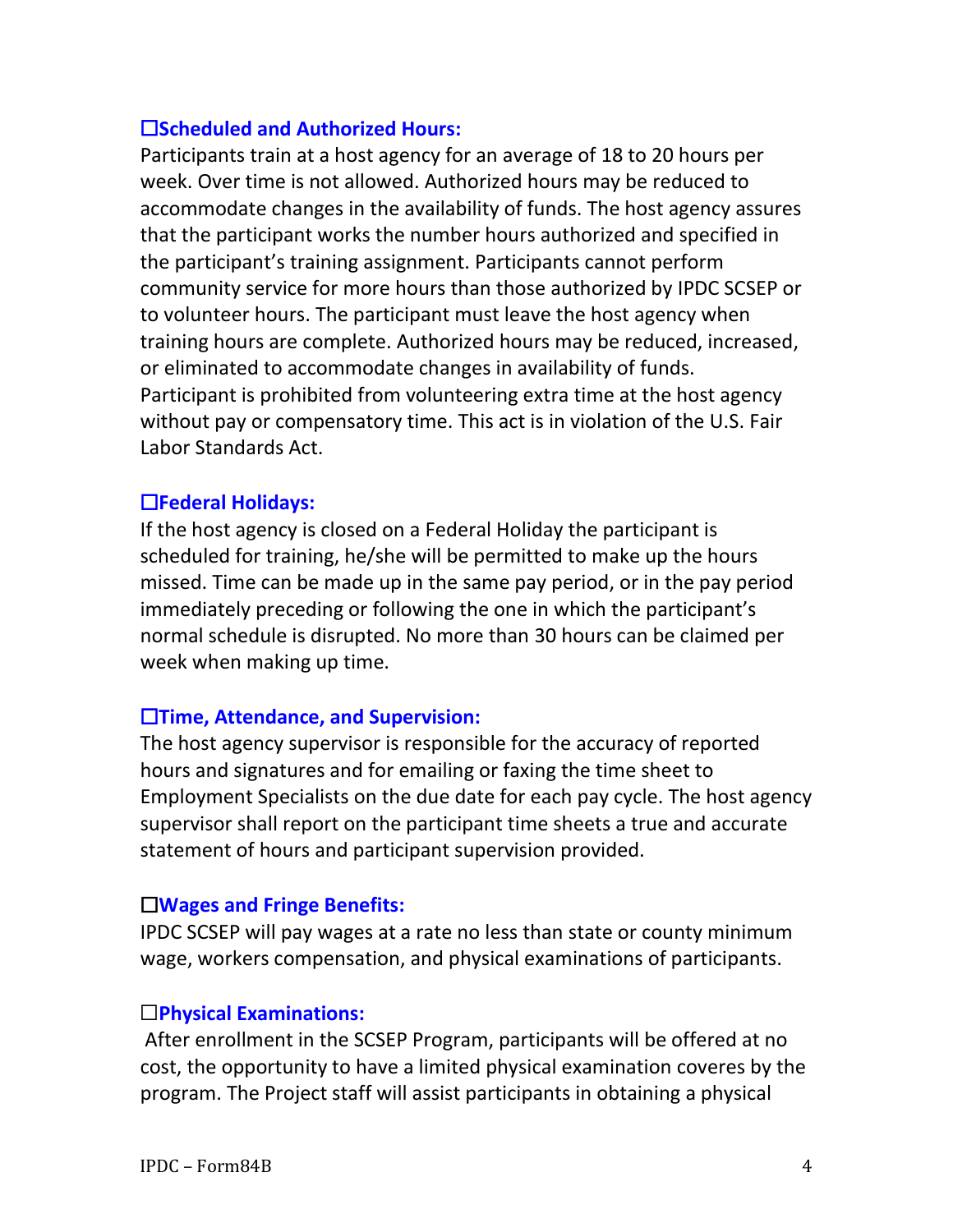examination from a local resource if needed. Once enrolled, physical examinations are offered on an annual basis. Director may limit or exclude the participant from a particular community service assignment.

### ☐**Schedule and Method of Wage Payment:**

Participants will be paid on a bi-weekly basis. Preferred method of payment is by direct deposit or through the issuance of a debit card. To receive payments, time sheets must be completed accurately, signed, dated, and submitted by the due date for each pay cycle. Pay cycles are Monday-Sunday. Failure to follow submission guidelines will delay payment.

### ☐**Email Account:**

Each participant will be required to have an email account to receive electronic information about the SCSEP including, but not limited to: Program updates, timesheet follow-up, and copies of and/or notification of employment plan changes.

### ☐**Leave without Pay (LWOP):**

If it is necessary, a participant may take leave from his or her community service assignment without pay. Participant may apply for leave without pay for a leave of more than three (3) consecutive working days. If participant's leave without pay is approved, and if it exceeds more than three (3) working days, the participant will be placed on an approved break. Approved breaks may not exceed 60 days. The participant may not receive a guarantee of re-enrollment to the program due to program budget constraints.

If the Participant has not returned to work by the end of the approved break, the participant will be terminated from the program and the participant will be issued a 30-day notice of intent to terminate.

### ☐**Sick Leave:**

If the participant is sick for less than three (3) consecutive days, he or she may make up the hours missed. Time can be made up in the same pay period (Monday-Sunday), or in the pay period immediately preceding

#### ☐**Inclement Weather and Disaster Closings:**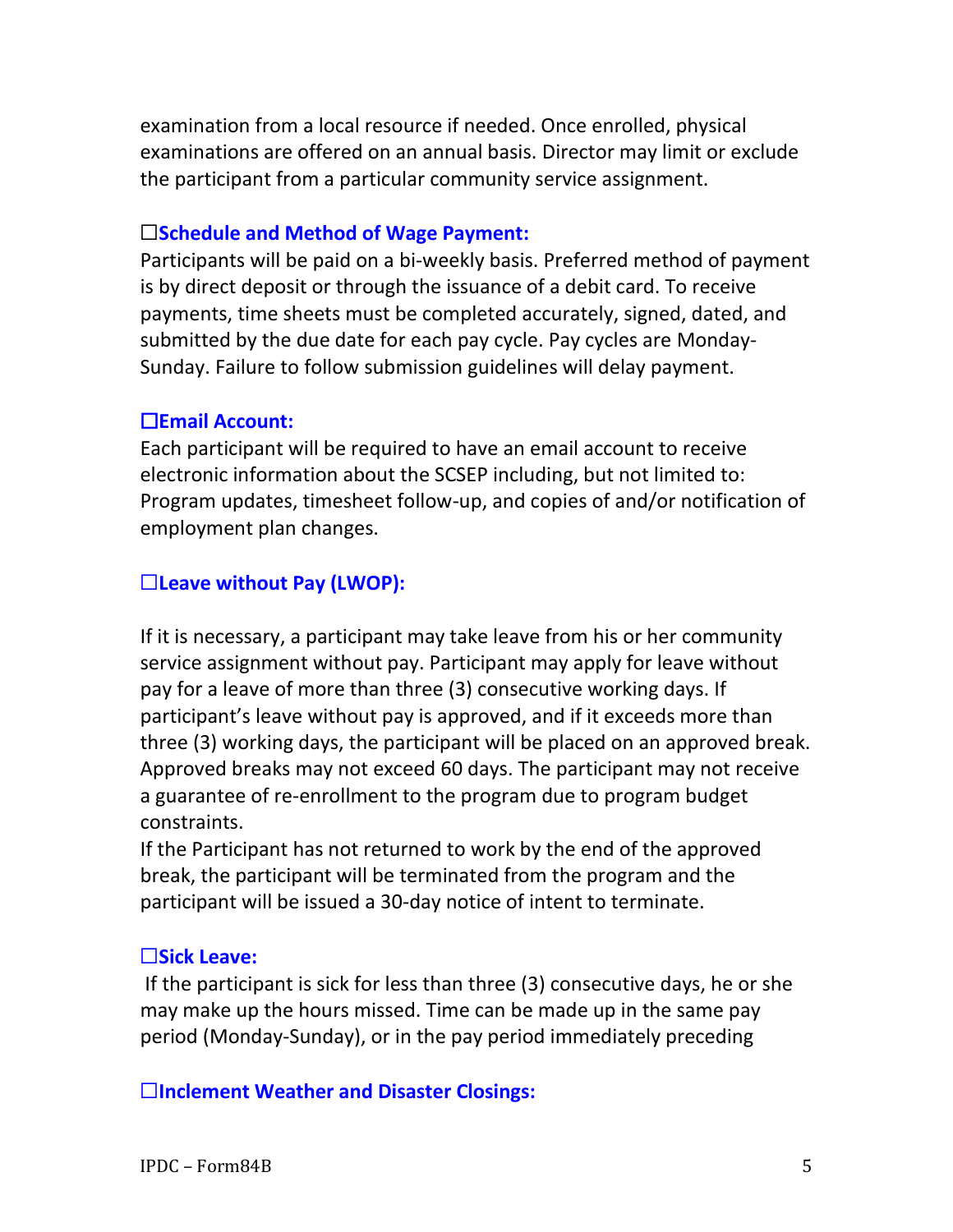Participants, who are scheduled for training when the host agency is closed due to inclement weather or natural disasters, will not be paid for that time. Time can be made up in the same pay period (Monday-Sunday), or in the pay period immediately preceding or following the one in which the participant's normal schedule is disrupted.

#### ☐**Reporting Assignment Related Accidents:**

The host agency supervisor must report all injuries sustained by a participant while at the host agency or training site within 24 hours of the accident to the Employment Specialist or host agency.

#### ☐**Participant Progress Report:**

The ultimate goal of the SCSEP is for each participant to attain unsubsidized employment, most often based on the quality of skills learned at the host agency. Host agency supervisors should evaluate participant training progress every 90 days in partnership with the employment specialist. Whenever host agency supervisors would like to discuss the progress of the participants assigned to their agency outside of the formal evaluation timeframe, they should contact their employment specialist. When a Participant has learned all there is to learn on an assignment: upgraded training at the host agency may be recommended, or the participant may be transferred to another host agency, get an unsubsidized job, or leave SCSEP. Whenever possible, host agencies are encouraged to hire participants for vacant positions for which they qualify. Host agencies can also help participants by referring them to positions they know are available in the community, for which they are qualified and have the necessary job related skills and will provide references.

### ☐**Program Participation:**

The length of time on the program varies for each participant and is based on individual training needs; however, the maximum duration of program participation is 48 months. The number of host agency training sites to which a participant is assigned varies for each participant and is based on individual training needs and the development of skills.

#### ☐**Participants and Host Agency Visits:**